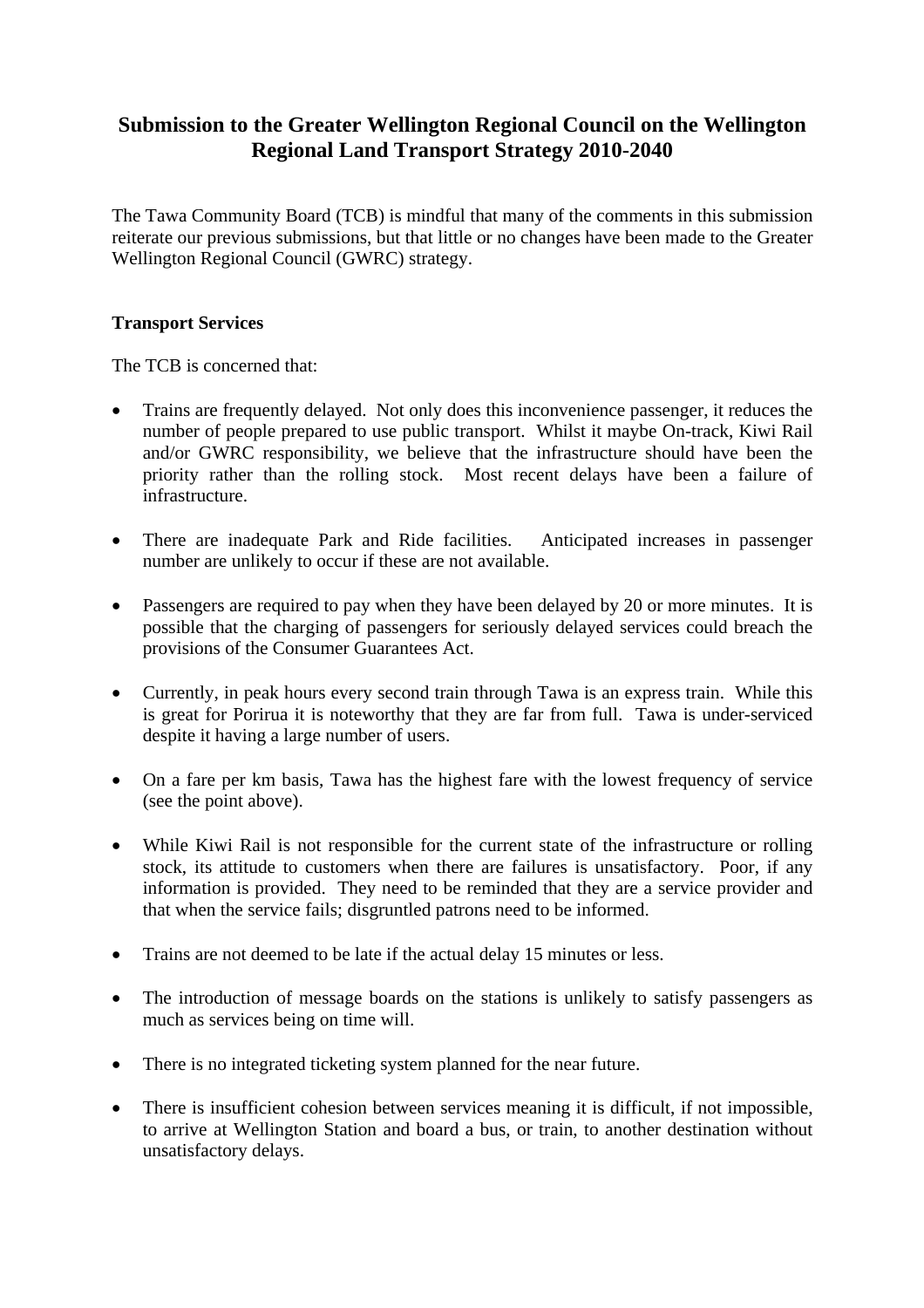• The Matangi units will not be introduced to the Paraparaumu line before June 2011. We believe the GWRC has been disingenuous in its advertising and is guilty of misleading users on the Paraparaumu line. Having to put up with aging, unreliable units for up to a year longer than the users of other lines with no compensation for the inconvenience is shameful.

# **Roading**

The TCB is concerned that:

- No long term roading and transport plan has been prepared for Tawa. This needs to cover the services provided by both bus and train and how this interacts with the use of vehicles within and through Tawa.
- Tawa is unique in that it has a rail line through its middle with three rail crossings in a very short distance. There is no convenient, alternative route to the other side of Tawa.
- With the impact of more train services through Tawa, the impact on the rail crossings at Linden Avenue, McLellan Street and Tawa Street has to be considered. While these roads are not GWRC owned the GWRC needs to work with Wellington City Council (WCC) and the TCB to consider possible bridging of these roads. No doubt the proposed building of Transmission Gully will also have an impact.

#### **Reduced Greenhouse Emissions**

While public transport remains inefficient, more people will use private transport. At least two members of the TCB have tried to using public transport to visit clients in the central city. It just did not work!

Public transport needs to be reasonably priced, frequent and reliable. Only then will people use it rather than private vehicles.

To cycle, or walk, south of Tawa you are required to go down Middleton Road. This stretch of road is to say the least dangerous and not user friendly.

While it is a WCC road, the GWRC needs to work with WCC and find a strategy to see this road made suitable for both the residents and tourists who must use this road if they are walking or cycling.

It is not a good look for tourists and residents alike to be put in danger when using a road that is, to say the least, below standard.